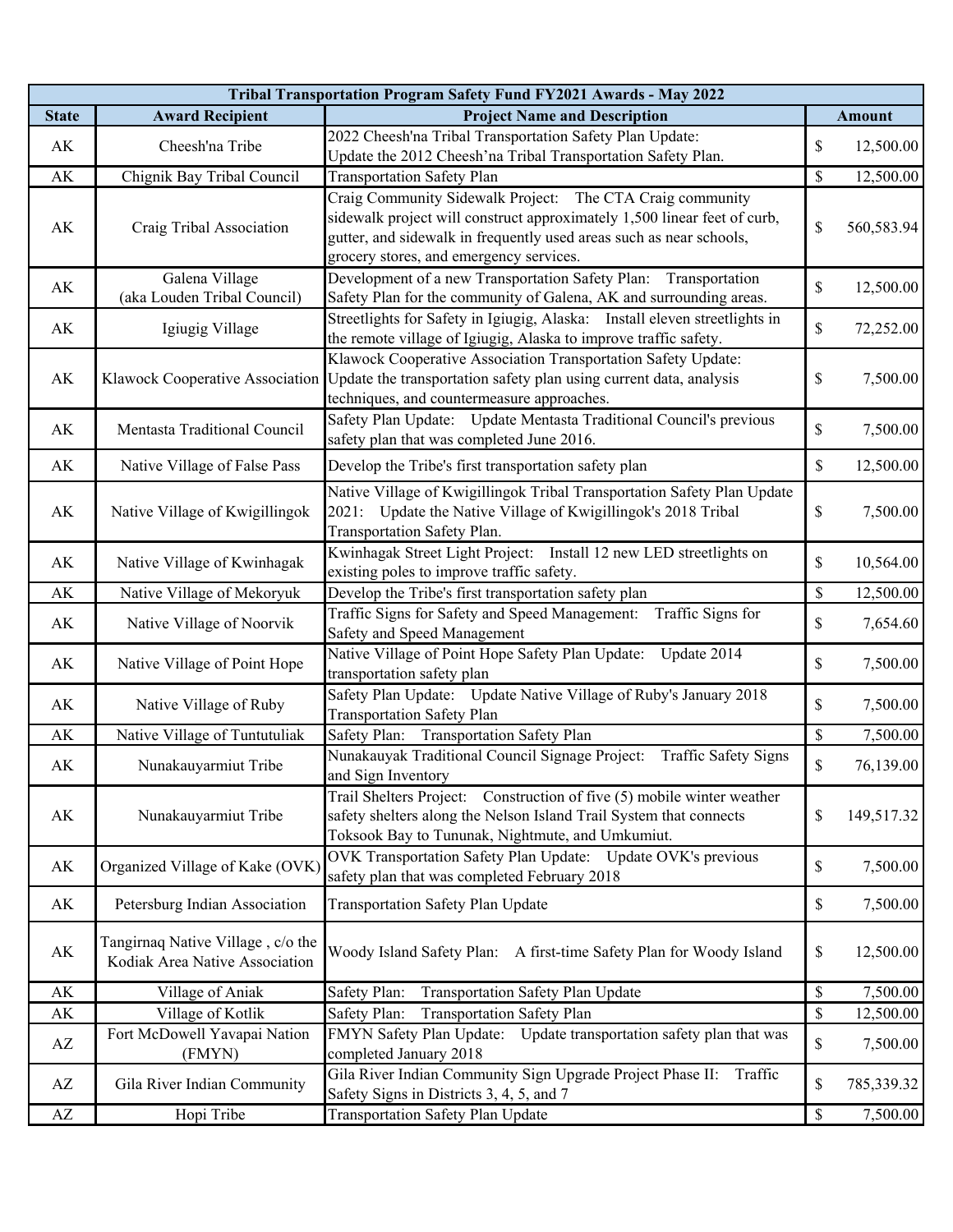| Tribal Transportation Program Safety Fund FY2021 Awards - May 2022 |                                                                                 |                                                                                                                                                                                                             |              |               |  |  |
|--------------------------------------------------------------------|---------------------------------------------------------------------------------|-------------------------------------------------------------------------------------------------------------------------------------------------------------------------------------------------------------|--------------|---------------|--|--|
| <b>State</b>                                                       | <b>Award Recipient</b>                                                          | <b>Project Name and Description</b>                                                                                                                                                                         |              | <b>Amount</b> |  |  |
| AZ                                                                 | Kaibab Band of Paiute Indians                                                   | School Bus Stop Safety No. 1: Covered school bus stops at important<br>locations across the reservation                                                                                                     | \$           | 54,630.00     |  |  |
| AZ, NM                                                             | Navajo Nation                                                                   | Roadway Departure Countermeasures on high-risk routes: Roadway<br>Departure Countermeasures on high-risk routes                                                                                             | \$           | 981,402.00    |  |  |
| CA                                                                 | Ewiiaapaayp Band of Kumeyaay<br>Indians                                         | EBKI Transportation Safety Plan 2021: Transportation Safety Plan for<br>the Ewiiaapaayp Indian Reservation                                                                                                  | \$           | 12,500.00     |  |  |
| CA                                                                 | Karuk Tribe                                                                     | RSA - Roadway Safety Audit: Roadway Safety Audit (RSA) in Yreka                                                                                                                                             | \$           | 44,679.00     |  |  |
| CA                                                                 | Robinson Rancheria of Pomo<br>Indians                                           | Update the 2017 Transportation Safety Plan for the Robinson Rancheria                                                                                                                                       | \$           | 12,500.00     |  |  |
| CA                                                                 | Robinson Rancheria of Pomo<br>Indians                                           | Robinson Rancheria RSA Intersection of Pomo Way and Highway 20:<br>Roadway Safety Audit (RSA) at the Intersection of Pomo Way and<br>Highway 20                                                             | \$           | 47,766.00     |  |  |
| CO                                                                 | Southern Ute Indian Tribe                                                       | <b>Transportation Safety Plan</b>                                                                                                                                                                           | \$           | 7,500.00      |  |  |
| <b>CT</b>                                                          | Mashantucket Pequot Tribal<br>Nation                                            | Mashantucket Pequot Tribal Nation - Safety Plan Update (2021):<br>Update 2018 Transportation Safety Plan                                                                                                    | \$           | 7,500.00      |  |  |
| MI                                                                 | Saginaw Chippewa Indian Tribe<br>of Michigan                                    | Update the 2015 Transportation Safety Plan                                                                                                                                                                  | \$           | 7,500.00      |  |  |
| <b>MN</b>                                                          | Red Lake Band of Chippewa<br>Indians                                            | Lighting for 40 High-Risk Intersections                                                                                                                                                                     | \$           | 268,000.00    |  |  |
| MT                                                                 | Assiniboine and Sioux Tribes of<br>the Fort Peck Indian Reservation,<br>Montana | Safety Plan: Update the existing 2018 Transportation Safety<br>Management Plan                                                                                                                              | \$           | 7,500.00      |  |  |
| MT                                                                 | Assiniboine and Sioux Tribes of<br>the Fort Peck Indian Reservation,<br>Montana | Wiota - Milk River Road Realignment Safety Project: Wiota - Milk<br>River Road Realignment Safety Project                                                                                                   | \$           | 140,000.00    |  |  |
| MT                                                                 | Assiniboine and Sioux Tribes of<br>the Fort Peck Indian Reservation,<br>Montana | Shoulder Widening and Clear Zone Improvements, Route No. 1 -- Box<br>Elder to Calias Hill: Shoulder Widening and Clear Zone Improvements,<br>Route No. 1 -- Box Elder to Calias Hill                        | \$           | 300,000.00    |  |  |
| MT                                                                 | Chippewa Cree Indians of the<br>Rocky Boy's Reservation                         | Rocky Boy Shared-Use Path Project (SUPP): Rocky Boy Shared-Use<br>Path Project along Route 6 (Upper Box Elder Road)                                                                                         | \$           | 598,242.00    |  |  |
| <b>NM</b>                                                          | Pueblo of Nambe                                                                 | RSA - School Bus routes within Nambe Pueblo: Update Transportation<br>Safety Plan                                                                                                                           | $\mathbb{S}$ | 45,388.00     |  |  |
| NM                                                                 | Ramah Navajo Chapter                                                            | BIA 125 Traffic Calming Measures for Mountain View :<br>Transportation<br>Safety Plan                                                                                                                       | \$           | 348,282.86    |  |  |
| NV                                                                 | Moapa Band of Paiutes                                                           | Moapa River Indian Reservations Transportation Safety Plan Update:<br>Transportation Safety Plan<br>Development of Tribar Fransportation Plan: Koadway Safety Audit                                         | \$           | 7,500.00      |  |  |
| NV                                                                 | Reno Sparks Indian Colony                                                       | (RSA) of existing School bus routes and intersections within Nambe                                                                                                                                          | \$           | 12,500.00     |  |  |
| NV                                                                 | Winnemucca Indian Colony                                                        | Safety Plan:<br>Traffic Calming and Pedestrian Safety Enhancements in<br>Mountain View                                                                                                                      | \$           | 12,500.00     |  |  |
| <b>NY</b>                                                          | Seneca Nation                                                                   | Route 438/Versailles Plank Road Intersection Improvement Project:<br>Safety improvement project at the intersection of Route 438 and<br>Versailles Plank Road on the Seneca Nation's Cattaraugus Territory. | \$           | 298,000.00    |  |  |
| OK                                                                 | Muscogee (Creek) Nation                                                         | Muscogee (Creek) Nation Transportation Safety Update: Update the<br>transportation safety plan                                                                                                              | \$           | 7,500.00      |  |  |
| <b>OR</b>                                                          | Confederated Tribes of the<br>Umatilla Indian Reservation                       | Transportation Safety Plan Update                                                                                                                                                                           | \$           | 7,500.00      |  |  |